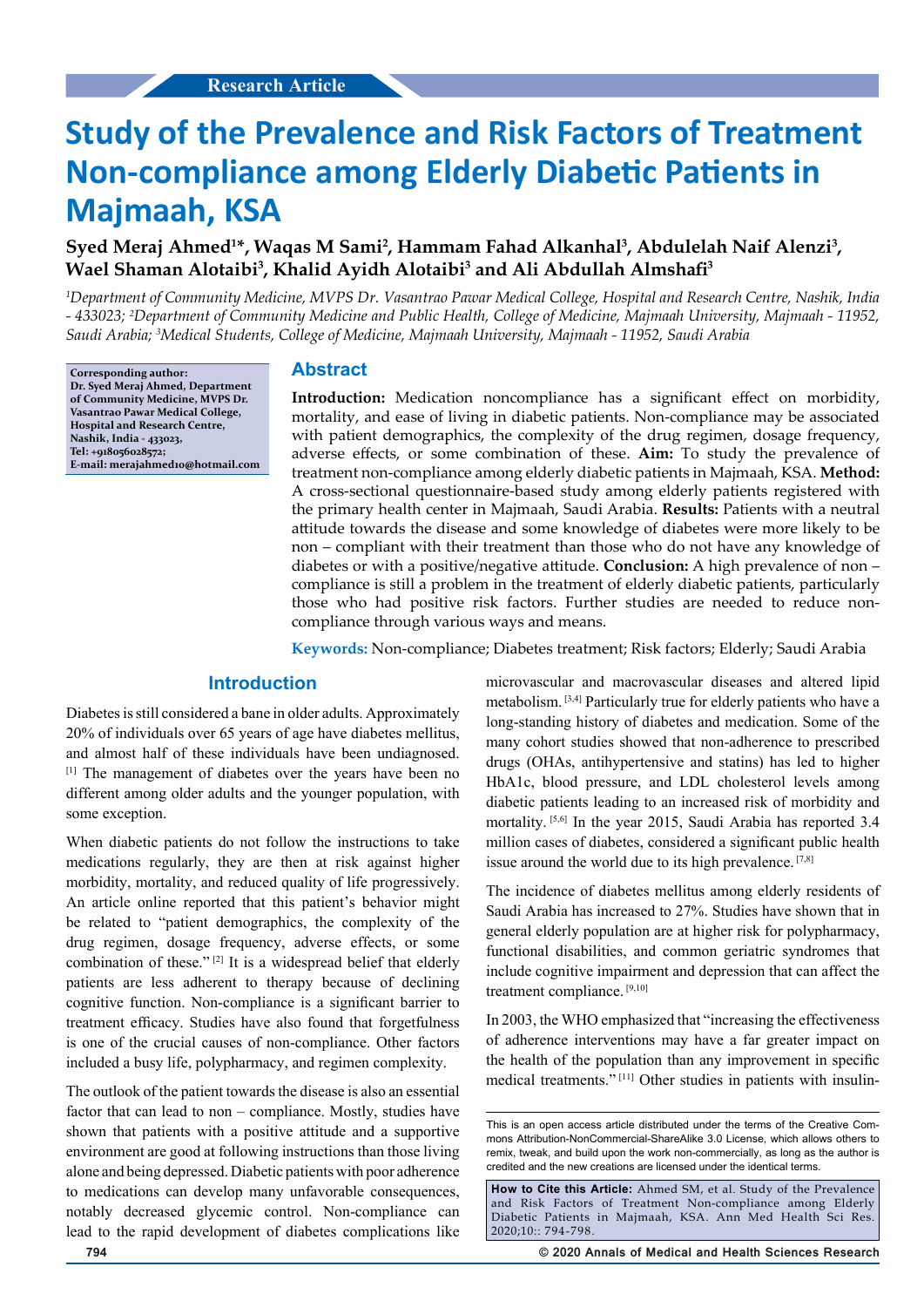treated type 2 diabetes concluded that non-adherence is an independent risk factor for all-cause mortality. [12,13]

Studies on elderly diabetic patients in Saudi Arabia are focusing more on its prevalence and associated complications. [14-16] There is a scarcity of studies focusing on elderly diabetic patients and their treatment compliance. Most of the focus on scientific studies has been on control, treatment outcome, and selfadherence to the recommended lifestyles of diabetic patients in the gulf region. [17-20]

With this background, this study will attempt to determine the prevalence of treatment non - compliance and its associated risk factors among elderly diabetic patients in Majmaah, Saudi Arabia.

Broadly, the objective is to study the prevalence of treatment non-compliance among elderly diabetic patients in Majmaah, KSA. Further, this study would like to determine the frequency of non – compliance among elderly diabetic patients undergoing treatment. Also, to identify the possible risk factors associated with non-compliance and to give recommendations on improving the compliance for diabetic therapy in the elderly population.

## **Research Methodology**

The study design is cross-sectional to find out the prevalence and risk factors associated with non-compliance among elderly diabetic patients. We conducted this study among elderly diabetic patients attending the primary health centers in Majmaah city, KSA. We conducted this study among male and female elderly diabetic patients in Majmaah, KSA. Based on previous similar studies done on non-compliance among elderly patients, the prevalence (P) was 15%, and the formula for calculating sample size was:

$$
n = Z^2P(1-P)/d^2
$$

Where,  $n =$ sample size,  $Z =$ statistic for level of confidence,  $P =$ expected prevalence of proportion,  $d = 0.05$ 

The calculated sample size was  $n = 196$ . We rounded off the sample size to 200 participants. A total of 161 participants (80% of the target number) out of 200 completed this study.

We included those patients who visited the clinic during the data collection period from two randomly selected primary health centers in Majmaah. We collected the data via a pretested, preformed interviewee based, the close-ended questionnaire from the study participants in a time-bound manner. We also recorded the latest HbA1C results of the participants in the survey. We entered all data through SPSS software and conducted a statistical analysis to find out the significance of the result. We considered a 95% degree of freedom with a p-value of <0.05 as statistically significant. The total duration, including data collection, took around six months for completion of the study.

### **Ethical Considerations**

We took prior consent for participation from elderly patients.

They had been briefed about the aim and objective of the study and the advantage to them as well as to the community due to their participation. All information had been kept purely confidential and only used for statistical analysis.

#### **Inclusion and exclusion criteria**

All the elderly patients who are residing in Majmaah city. We excluded any study participants who voluntarily refused to participate in the study.

## **Results**

The total number of participants who completed the study were 161 (80.5%) out of the total 200 who were selected. The percentage of males was 56.5% and 43.5% were females [Figure 1]. All the patients included in the study were more than 55 years of age to fulfill the criteria of the elderly age group.

Table 1 shows the distribution of the participants according to the prevalence of non – compliance of treatment for diabetes mellitus. At least 60.2% of participants follow the doctor's instruction on taking medicines, and 79.5% renewed their prescriptions when their medications get over. Interestingly about 47.2% agreed that sometimes they take medications at wrong times, and 35.4% said they were irregular with their medicine intake.

Table 2 shows a comparison of gender with risk factors for non-compliance shows a significant association between the two variables. More female participants (66.2%) were having either none or lesser education, which reflected on their higher negative attitude towards the disease as compared to males. The knowledge of diabetes was also higher among males (60.2%) than females. Smokers among males (100%) were significantly higher, and who also tended to forget more (60%) about taking their medications than females (40%). More female participants (58.6%) experienced visiting the clinic, depressing some of the time due to the above factors.

Lack of access to the clinic (65.6%) and long waiting time (62.2%) were significantly more among females than males

# Distribution of study participants



**Figure 1:** Distribution of study participants.

**Annals of Medical and Health Sciences Research | January-February 2020 | Vol 10 | Issue 1 | 795**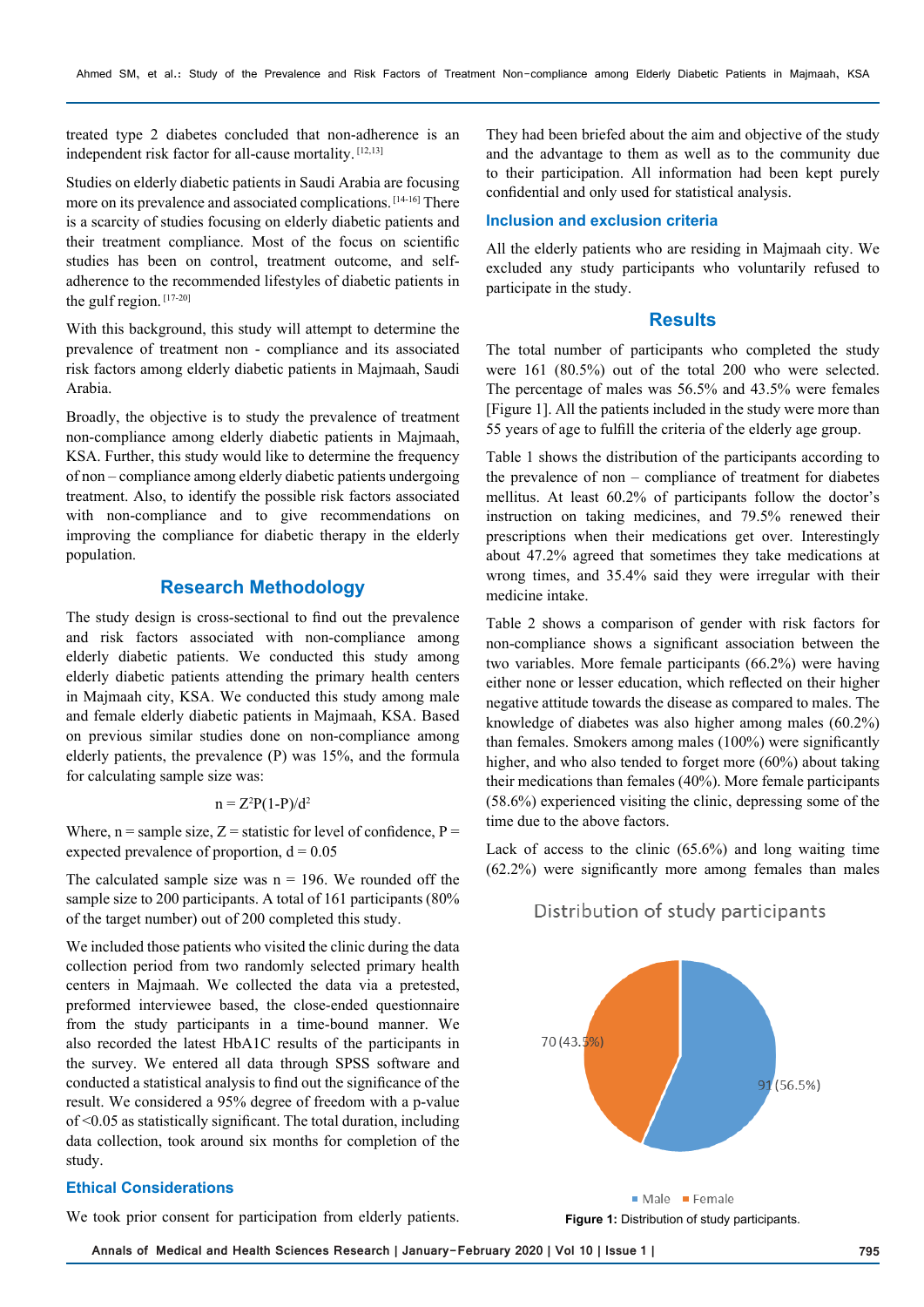and even when in the clinic, the problems of communication with the doctor were more among females (70.8%) than males (29.2%).

Table 3 shows the comparison of the attitude of the patient towards the disease with the risk factors for non – compliance. Patients with neutral feelings about diabetes (71.2%) were more likely to be sometimes irregular with their medications. We also noted the irregularity among patients who would stop the treatment when they are feeling fine (72%). Most of the patients who had neutral feelings about diabetes said that they would stop treatment without advice (89.3%) or take medications only during a visit to the doctor sometimes (68.8%).

Table 4 shows the association between knowledge about diabetes among the participants and non – compliance of treatment. Significantly more patients without knowledge of diabetes were irregular with their treatment (48.7%) than those

who were aware of the disease. Also, 59.1% of participants with no knowledge of diabetes failed to go for follow up as compared to those who knew about it (13.6%). Patients without knowledge of diabetes (37.5%) and with some experience (50%) did not renew their prescriptions timely as compared to those who knew about diabetes (12.5%). The findings were statistically significant.

## **Discussion**

Many works of literature have shown similar findings regarding non – compliance among diabetic patients with known sociodemographic risk factors. Our study showed omission to take medications ranged between 45% to 58% contrary to other studies  $[21,22]$  that showed a much lower (25-30%) non – compliance of medication intake. Depression associated with non – compliance was also significantly present in our study, and a survey by Gonzalez et al. [23] supports our findings.

| Table 1: Prevalence of non-compliance among the study participants. |                                                    |            |           |               |           |  |  |  |  |
|---------------------------------------------------------------------|----------------------------------------------------|------------|-----------|---------------|-----------|--|--|--|--|
| S.no                                                                | Non - compliance variables                         | Yes (%)    | No (%)    | Sometimes (%) | Total (%) |  |  |  |  |
|                                                                     | Usually take incorrect dose of medicine            | 16 (9.9)   | 82 (50.9) | 63 (39.1)     | 161 (100) |  |  |  |  |
| 2                                                                   | Taking medications at wrong times                  | 8(5)       | 77 (47.8) | 76 (47.2)     | 161 (100) |  |  |  |  |
| 3                                                                   | Increase or decrease frequency of taking medicines | 20(12.4)   | 75 (46.6) | 66 (41.0)     | 161 (100) |  |  |  |  |
| 4                                                                   | Stopping treatment on your own                     | 23(14.3)   | 88 (54.7) | 50(31.1)      | 161 (100) |  |  |  |  |
| 5                                                                   | Follow doctor's instructions on taking medicines   | 97(60.2)   | 28 (17.4) | 36(22.4)      | 161 (100) |  |  |  |  |
| 6                                                                   | Irregular with medicine intake                     | 28(17.4)   | 76 (47.2) | 57 (35.4)     | 161 (100) |  |  |  |  |
|                                                                     | Renew prescription when medications get over       | 128 (79.5) | 16(9.9)   | 17(10.6)      | 161 (100) |  |  |  |  |

| Table 2: Association of gender and risk factors for non - compliance. |                                    |                     |           |             |                |         |
|-----------------------------------------------------------------------|------------------------------------|---------------------|-----------|-------------|----------------|---------|
| S.no                                                                  | <b>Risk factors</b>                |                     | Males (%) | Females (%) | <b>Total</b>   | P-value |
|                                                                       |                                    | Not educated        | 23(33.8)  | 45 (66.2)   | 68             |         |
| 1                                                                     | <b>Educational status</b>          | School level        | 40 (69)   | 18 (31.0)   | 58             | .000    |
|                                                                       |                                    | College & above     | 28 (80)   | 7(20)       | 35             |         |
|                                                                       |                                    | Positive            | 12(63.2)  | 7(36.8)     | 19             |         |
| $\overline{2}$                                                        | Attitude towards disease           | Negative            | 14(40)    | 21(60)      | 35             | .082    |
|                                                                       |                                    | Neutral             | 65 (60.7) | 42 (39.3)   | 107            |         |
|                                                                       |                                    | Yes                 | 68 (60.2) | 45 (39.8)   | 113            |         |
| 3                                                                     | Knowledge of diabetes              | <b>No</b>           | 22 (47.8) | 24 (52.2)   | 46             | 0.356   |
|                                                                       |                                    | Somewhat            | 1(50)     | 1(50)       | $\overline{c}$ |         |
|                                                                       |                                    | Yes                 | 12 (100)  | 0(0)        | 12             |         |
| 4                                                                     | Tobacco smoking                    | <b>No</b>           | 58 (45.3) | 70 (54.7)   | 128            | 0.000   |
|                                                                       |                                    | Stopped smoking     | 21 (100)  | 0(0)        | 21             |         |
|                                                                       | Forgetfulness                      | Yes                 | 12 (60)   | 8(40)       | 20             |         |
| 5                                                                     |                                    | <b>No</b>           | 34(54.8)  | 28 (45.2)   | 62             | 0.916   |
|                                                                       |                                    | Sometimes           | 45 (57.0) | 34 (43.0)   | 79             |         |
|                                                                       | Medication side effects            | Not present         | 58 (65.9) | 30(34.1)    | 88             |         |
| 6                                                                     |                                    | Sometimes           | 32(47.1)  | 36 (52.9)   | 68             | 0.015   |
|                                                                       |                                    | Always              | 1(20)     | 4(80.0)     | 5              |         |
| 7                                                                     | Lack of access to clinic           | Easily accessible   | 80(62.0)  | 49 (38.0)   | 129            |         |
|                                                                       |                                    | Difficult to access | 11(34.4)  | 21(65.6)    | 32             | 0.005   |
| 8                                                                     | Long waiting time at the clinic    | Always              | 17(37.8)  | 28 (62.2)   | 45             |         |
|                                                                       |                                    | Sometimes           | 42 (53.8) | 36 (46.2)   | 78             | 0.000   |
|                                                                       |                                    | Never               | 32 (84.2) | 6(15.8)     | 38             |         |
| 9                                                                     | Communication problem with doctors | Always              | 7(29.2)   | 17(70.8)    | 24             |         |
|                                                                       |                                    | Sometimes           | 27(44.3)  | 34(55.7)    | 61             | 0.000   |
|                                                                       |                                    | Never               | 57 (75.0) | 19(25.0)    | 76             |         |
|                                                                       | Visit to clinic is depressing      | Always              | 8(44.4)   | 10(55.6)    | 18             |         |
| 10                                                                    |                                    | Sometimes           | 24 (41.4) | 34 (58.6)   | 58             | 0.002   |
|                                                                       |                                    | Never               | 59 (69.4) | 26(30.6)    | 85             |         |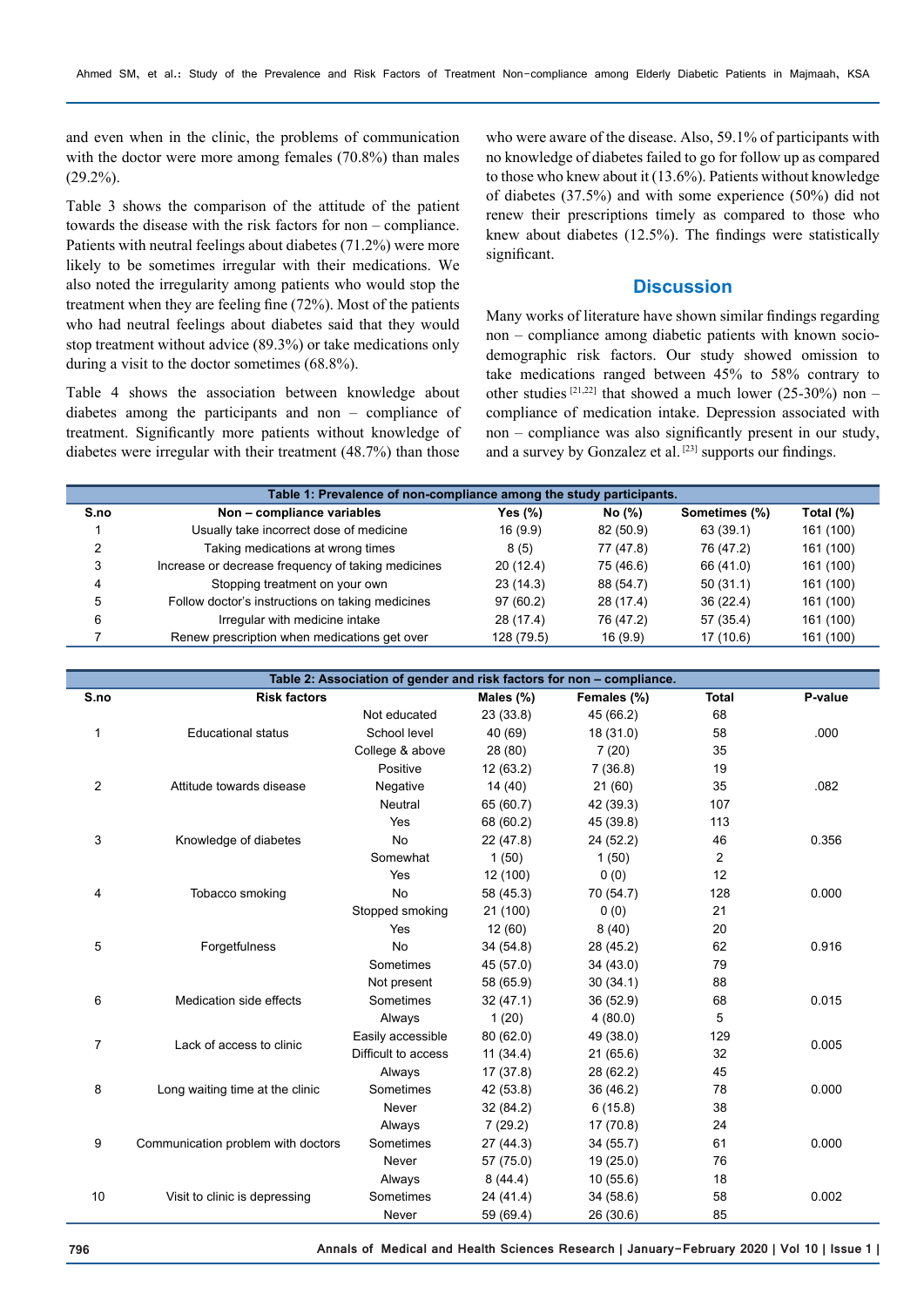|                |                                                                | Attitudes towards the disease |                   |                   |                               |       |         |
|----------------|----------------------------------------------------------------|-------------------------------|-------------------|-------------------|-------------------------------|-------|---------|
|                |                                                                |                               | Feel negative (%) | Feel positive (%) | <b>Neutral feeling</b><br>(%) | Total | P-value |
|                | Increase or decrease in the frequency of<br>taking medications | Yes                           | 1(5)              |                   |                               | 20    |         |
|                |                                                                | No.                           | 18 (24)           | 10(13.3)          | 47 (62.7)                     | 75    | 0.017   |
|                |                                                                | Sometimes                     | 16(24)            | 3(4.6)            | 47 (71.2)                     | 66    |         |
| $\mathfrak{p}$ |                                                                | Yes                           | 7(30)             | 1(4.3)            | 15(65.2)                      | 23    |         |
|                | Do you stop your treatment when you<br>feel fine               | No                            | 24 (27.2)         | 8(9.1)            | 56 (63.6)                     | 88    | 0.024   |
|                |                                                                | Sometimes                     | 4 (8)             | 10(20)            | 36 (72)                       | 50    |         |
| 3              |                                                                | Yes                           | 0(0)              | 3(10.7)           | 25 (89.3)                     | 28    |         |
|                | Do you stop and start the treatment on<br>your own             | No.                           | 23(30.2)          | 8(10.5)           | 45 (59.2)                     | 76    | 0.019   |
|                |                                                                | Sometimes                     | 12(21.1)          | 8(14)             | 37 (64.9)                     | 57    |         |
| 4              |                                                                | Yes                           | 1(20)             | 1(20)             | 3(60)                         | 5     |         |
|                | Do you take medicine only when visiting<br>the doctor          | No                            | 27(29.3)          | 5(5.4)            | 60 (65.2)                     | 92    | 0.010   |
|                |                                                                | Sometimes                     | 7(10.9)           | 13(20.3)          | 44 (68.8)                     | 64    |         |

| Table 4: Association of knowledge of diabetes with non - compliance variables of treatment. |                                                                           |           |                       |           |              |              |         |  |  |  |
|---------------------------------------------------------------------------------------------|---------------------------------------------------------------------------|-----------|-----------------------|-----------|--------------|--------------|---------|--|--|--|
|                                                                                             |                                                                           |           | Knowledge of diabetes |           |              |              |         |  |  |  |
|                                                                                             |                                                                           |           | Yes (%)               | No (%)    | Somewhat (%) | <b>Total</b> | P-value |  |  |  |
|                                                                                             | Do you increase or decrease the<br>frequency of taking medicines          | Yes       | 9(24.3)               |           |              | 37           |         |  |  |  |
|                                                                                             |                                                                           | No.       | 4(5.3)                | 19(25.3)  | 42 (56)      | 75           | 0.002   |  |  |  |
|                                                                                             |                                                                           | Sometimes | 5(8.5)                | 21(36.0)  | 33(56)       | 59           |         |  |  |  |
| 2                                                                                           |                                                                           | Yes       | 8(9.8)                | 21(25.6)  | 53 (64.6)    | 82           |         |  |  |  |
|                                                                                             | Do you regularly visit your clinic for<br>follow up                       | No        | 6(13.6)               | 26(59.1)  | 12(27.3)     | 44           | 0.002   |  |  |  |
|                                                                                             |                                                                           | Sometimes | 4(11.4)               | 11(31.4)  | 20(57.1)     | 35           |         |  |  |  |
| 3                                                                                           | Do you renew your prescription on<br>time when the medicines get finished | Yes       | 13 (10.2)             | 40 (31.3) | 75 (58.6)    | 128          |         |  |  |  |
|                                                                                             |                                                                           | No        | 2(12.5)               | 6(37.5)   | 8(50)        | 16           | 0.009   |  |  |  |
|                                                                                             |                                                                           | Sometimes | 3(17.7)               | 12(70.6)  | 2(11.8)      | 17           |         |  |  |  |
|                                                                                             |                                                                           |           |                       |           |              |              |         |  |  |  |

Several studies found that patients with higher educational level might have higher compliance. [25] However, DiMatteo found that even highly educated patients may not understand their conditions or believe in the benefits of being compliant with their medication regimen. [26] A UK study group found that patients without formal educational qualifications had better compliance with cholesterol-lowering medication. [28] Our studies have shown that most of the uneducated participants with little or no knowledge of diabetes presented with non-compliance.

In our study, people with a positive attitude were more likely to be compliant with their treatment, while those who had a negative or neutral view would have higher risk factors for non – compliance. Other studies have shown that patient's worries about the treatment, believing that the disease is uncontrollable and religious belief might add to the likelihood that they are not compliant to therapy. [28-31]

A healthy relationship depends on patients' trust in prescribers and empathy from the prescribers. Studies have found that compliance occurs when doctors are emotionally supportive, giving reassurance or respect, and treating patients as an equal partner. [32-34] Similarly, our study showed a high presence of risk factors associated with compliance like communication problems with the doctors and long waiting times in the clinic, which could impact the medication compliance.

## **Conclusion**

The above evidence indicates that non-compliance is still

commonplace in healthcare, and no substantial change occurred despite a large number of studies attempting to address and highlight the problem. Also, too few studies done systematically to quantify the impact of non-compliance on the health of elderly diabetic patients. More surveys on factors influencing compliance are needed, particularly in Saudi Arabia, which would be helpful to fill in the knowledge gap and contribute to formulating strategies at the individual and community level for countering non-compliance.

## **Recommendations**

A felt need to provide comprehensive health education to the patients on the importance of knowing about the disease/ health disorder they have and also compliance with the treatment prescribed by the healthcare professionals to achieve the goal of a healthy body and mind. To make the patients aware of the risk factors associated with the non – compliance and to minimize it.

## **Limitations**

There are some limitations in our study, such as small sample size, memory recall bias of the participants, and omission of informative referential studies in other databases or other languages. Also, a more comprehensive statistical analysis would have given a better outcome of the study. Since we have initiated a baseline study to characterize the risk factors associated with non – compliance of treatment among elderly diabetic patients, it would be an encouragement for further detailed studies in this research area.